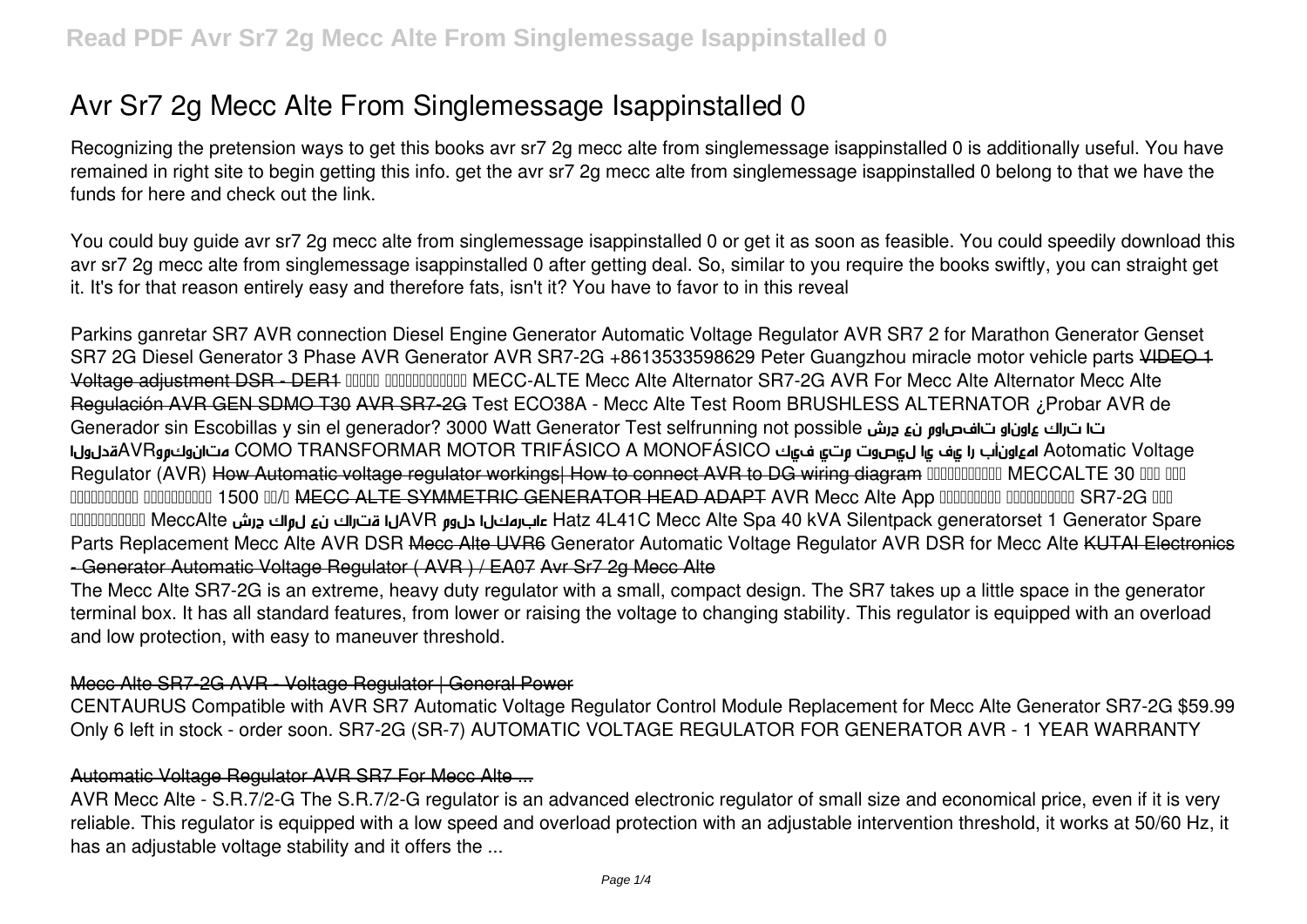# Electronic Regulator SR7 2G Mecc alte - GENSET COMPONENTS ...

Mecc Alte AVR SR7-2G (SR-7) | Sensing Input: Terminal 1,2 3,4 5,6 Can be connected to Y or 220~480VAC Single Phase 50/60HZ. Power Input:50~280VAC (1,2) 50/60HZ.

### Mecc Alte AVR SR7-2G (SR-7) | Thunder Parts.

Find many great new & used options and get the best deals for Li Bai AVR Sr7 Automatic Voltage Regulator for MECC Alte Generator Sr7-2g Fast at the best online prices at eBay! Free shipping for many products!

### Li Bai AVR Sr7 Automatic Voltage Regulator for MECC Alte ...

New genuine MeccAlte Voltage Regulator SR7-2G is the latest replacement for the SR7-1. Also replaces SDMO models shown. Click here for manual: (GEAVRSR7, SDMO 33043237 or 330430237) For an exact after-market replacement try our SR72G-A at a bargain price!

# Mecc Alte Voltage Regulator S.R.7/2 (SR7-2G) replaces SR7 ...

Specifications of the SR7-2G AVR Mecc Alte The voltage supply can vary between 80 to 270 Vac although different connections should be used for 80 to 160 Vac and 160 to 270 Vac. Sensing can vary from between 80 to 350 Vac and is single phase only and is therefore normally only connected to one alternator phase.

### SR7-2G AVR MECC ALTE - IEP Power Products

The SR7 electronic regulator is equipped with a fuse, which protects the alternator from overheating in cases of regulator malfunction. The fuse can be replaced easily, but the new one must have the same characteristics as the one being replaced (250V-5A, quick acting, F type). S.R.7-2G 1.3) TEST PROCEDURES

### 1.2.4) Terminals connection

Electronic Requlator SR7 2G Mecc alte. PVP. 466.50  $0$  \* BUY NOW. Alternator Mecc Alte ECP28-0S/4 Three-phase 14,6 KVA LTP / 13,5 KVA PRP 1500 rpm 50 Hz with AVR ... Alternator Mecc Alte ECO38-1S Three-phase 196 KVA LTP / 180 KVA PRP 1500 rpm 50 Hz with AVR. PVP. 4,236.00 **Ⅰ \* BUY NOW ...** 

### Mecc Alte - GENSET COMPONENTS - Genset spares parts online ...

The DSR regulators are an advanced AVR regulator replacing the traditional automatic voltage regulator. This voltage regulator is fully digital controlled and is fitted as standard across all our ECO and ECP models. ... The DECS-150 is suitable for the Mecc Alte brushless alternators start from ECO38 to ECO46, included the medium and high ...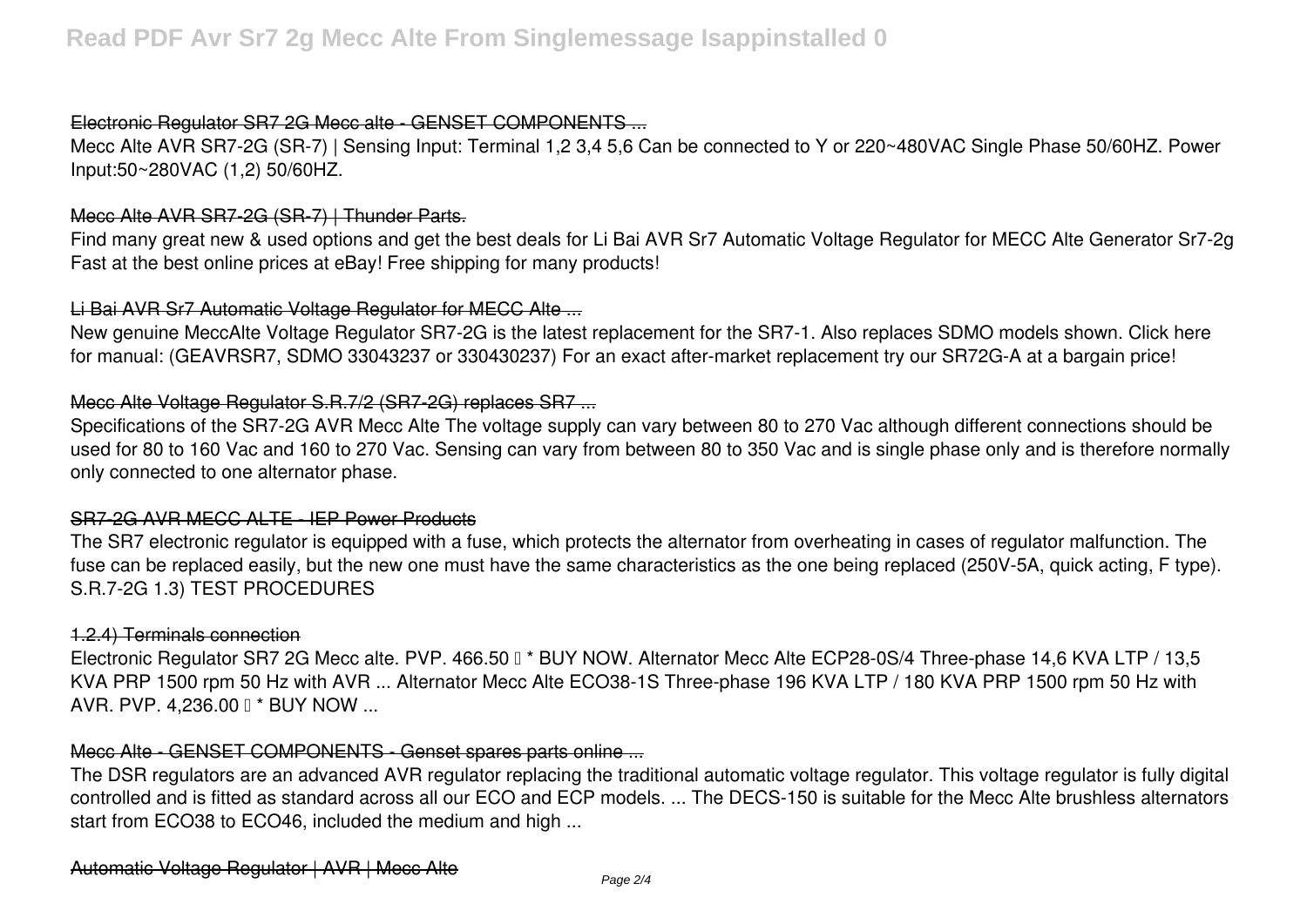# **Read PDF Avr Sr7 2g Mecc Alte From Singlemessage Isappinstalled 0**

Mecc Alte SR7-2G Automatic Voltage Regulator is a confrontation signal that is highly voltage-,temperature- and age-stabilised, and which is generated inside the electronic regulator. The IVOLTI trimmer positioned on the regulator can modify its value. Each reference signal variation corresponds to an output voltage variation.

## Replace Mecc Alte Avr Sr7-2g Automatic Voltage Regulator ...

for Mecc Alte alternators from series 3 to 38, the second is optimized for Mecc Alte alternators series 40-46; the two versions differ mainly in some default parameters. NOTE: the parameter that defines the output voltage (with the VOLT trimmer disabled) is set on 0 (so that the adjustment takes place on the minimum voltage)

### Technical Guide DSR Digital Regulator - Mecc Alte

Specifications of the SR7-2G Mecc Alte Automatic Voltage Regulator The voltage supply can vary between 80 to 270 Vac although different connections should be used for 80 to 160 Vac and 160 to 270 Vac. Sensing can vary from between 80 to 350 Vac and is single phase only and is therefore normally only connected to one alternator phase.

### SR7-2G Mecc Alte Automatic Voltage Regulator - Generator Parts

Automatic Voltage Regulator AVR SR7 For Mecc Alte Generator AVR SR7-2G CENTAURUS Compatible with AVR SR7 Automatic Voltage Regulator Control Module Replacement for Mecc Alte Generator SR7-2G SR7-2G (SR-7) AUTOMATIC VOLTAGE REGULATOR FOR GENERATOR AVR - 1 YEAR WARRANTY

### Automatic Voltage Regulator AVR SR7 For Generator AVR SR7-2G

Mecc Alte AVR SR7-2G (SR-7) | Generic. AVR | Generic Replacements Mecc Alte AVR SR7-2G (SR-7) | Generic. 0 out of 5 (0) Sensing Input: Terminal 1,2 3,4 5,6 Can be connected to Y or 220~480VAC Single Phase 50/60HZ. Power Input:50~280VAC (1,2) 50/60HZ. Output Voltage: Maximum 90VDC @ 220VAC Harmonic Wave. Output Current: Continuous 6A Maximum 8A ...

### Mecc Alte AVR SR7-2G (SR-7) | Original | Power Master Inc.

1pc Automatic Voltage Regulator AVR SR7 For Generator AVR SR7-2G NEW. Condition is New. Shipped with USPS Priority Mail 1-3 day fast! ... New Automatic Voltage Regulator AVR SR7 For Mecc Alte Generator SR7-2G. \$47.00. Free shipping . New Automatic Voltage Regulator AVR SR7 for Mecc Alte Generator SR7-2G. \$49.90. Free shipping .

# 1pc Automatic Voltage Regulator AVR SR7 For Generator AVR ...

Mecc Alte AVR SR7-2G (SR-7) | Generic. Add to Wishlist. Compare. Sensing Input: Terminal 1,2 3,4 5,6 Can be connected to Y or 220~480VAC Single Phase 50/60HZ. Power Input:50~280VAC (1,2) 50/60HZ. Output Voltage: Maximum 90VDC @ 220VAC Harmonic Wave. Output Current: Continuous 6A Maximum 8A for 10 sec. \$ 66.49.